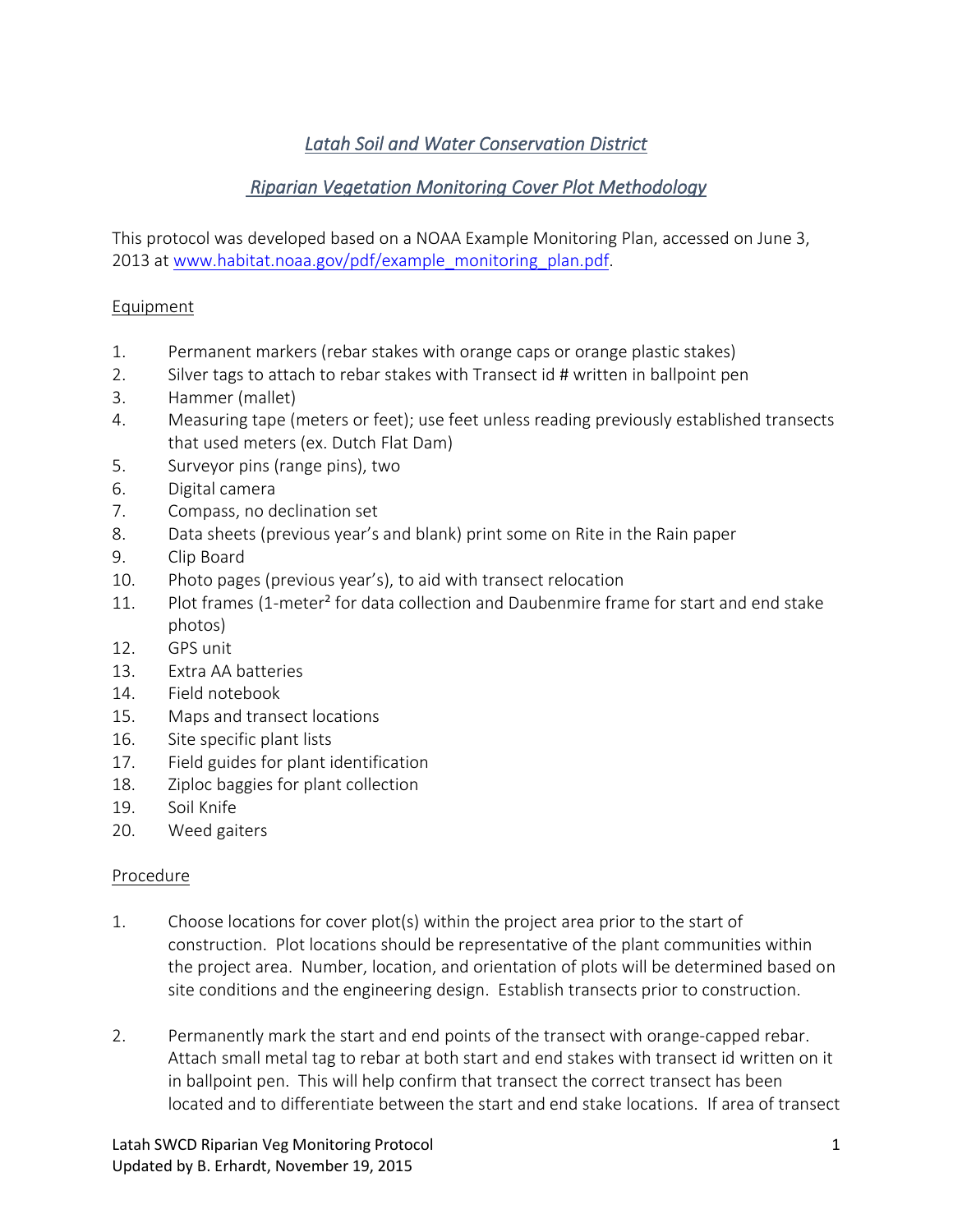location will be excavated, do not mark the start and end points until after construction. Collect GPS waypoints at both endpoints to aid in transect relocation. Using true north (no declination set on the compass), take bearings from the start to end and end to start of the transect to aid in relocation. If one or both stakes are washed out or otherwise removed, the transect can be relocated utilizing GPS waypoints, compass bearings and comparison of the site with old photos.

- 3. Transects will be 10 to 30 meters in length (20 to 50 feet); length will be determined in the field depending on site conditions. Stretch and secure the measuring tape from the start stake to the end stake. The measuring tape should be taut to ensure accurate measurements.
- 4. Photos will be taken from the start stake to aid in relocation of the plots, to get an overview of plant survival in the vicinity, and to track vegetation changes in and surrounding the plots. Ten photos will be taken: Photo 1: ground photo at start stake, Photo 2: from start to end stake (azimuth of transect), Photo 3: at 0 degrees; Photo 4: at 90 degrees, Photo 5: at 180 degrees, Photo 6: at 270 degrees, Photo 7: ground photo at end stake, Photo 8-10: frame locations along the transect.
- 5. Photos will be taken with a photo board in order to identify each photo. On a small dry erase board, write the date (day month year, ex. 24 July 2013), site location and transect number, and photo specifics (e.g. photo bearing).



OR Photos will be labeled with the computer program Snagit which allows you to place a label in the corner with the same information as above. This method is preferable as it saves field time and the dry erase board is sometimes not legible if the sun is too bright. See example of a Snagit labeled photo below.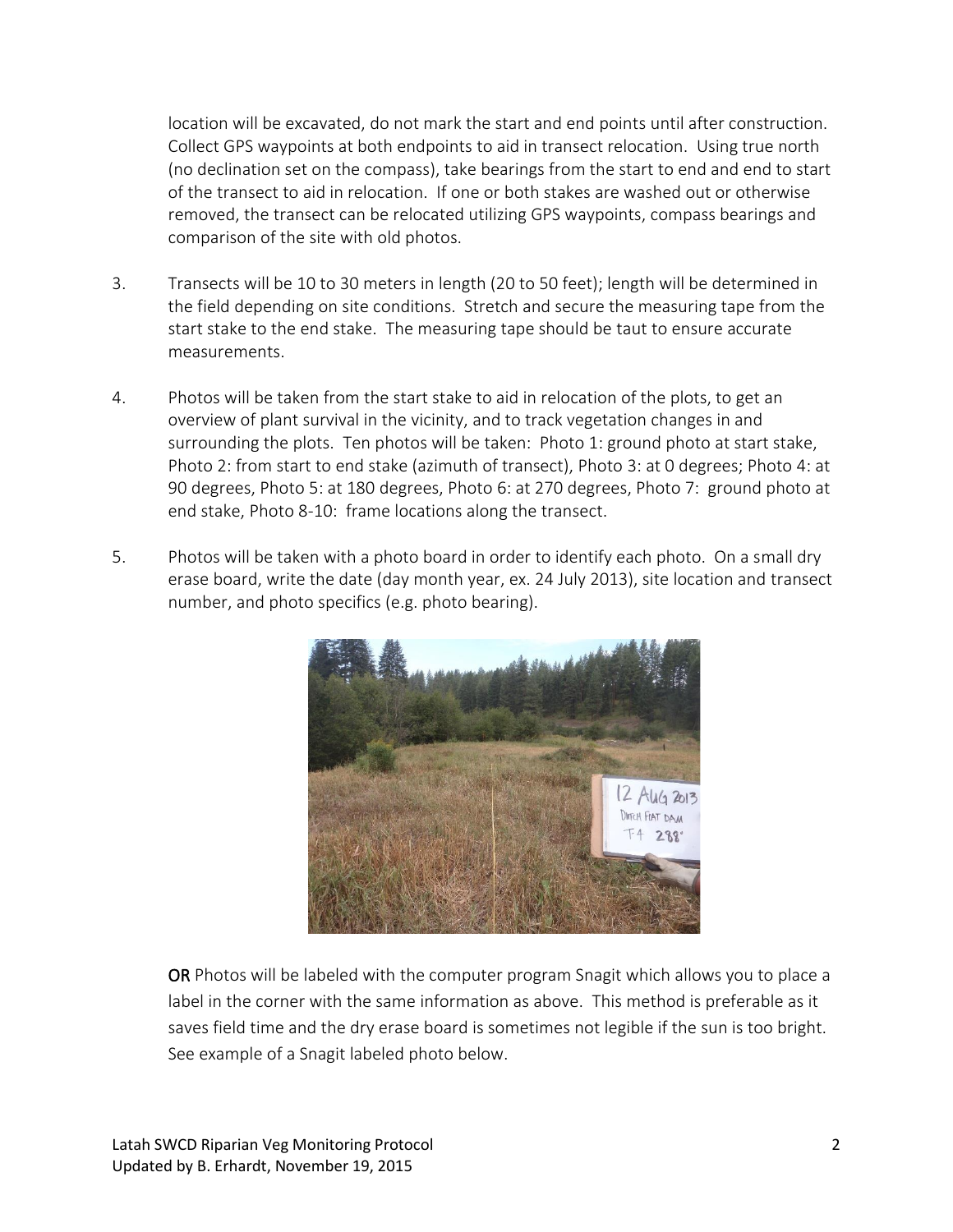

The ground photo at the start of the transect will be taken so that start stake is centered in the plot frame. Use Daubenmire to frame the start stake. See example below.



If using photo board in the field, ground photos of the frame locations will be taken with the photo board in the upper or lower right corner of the frame. The entire frame should be encompassed in the photo. See example below.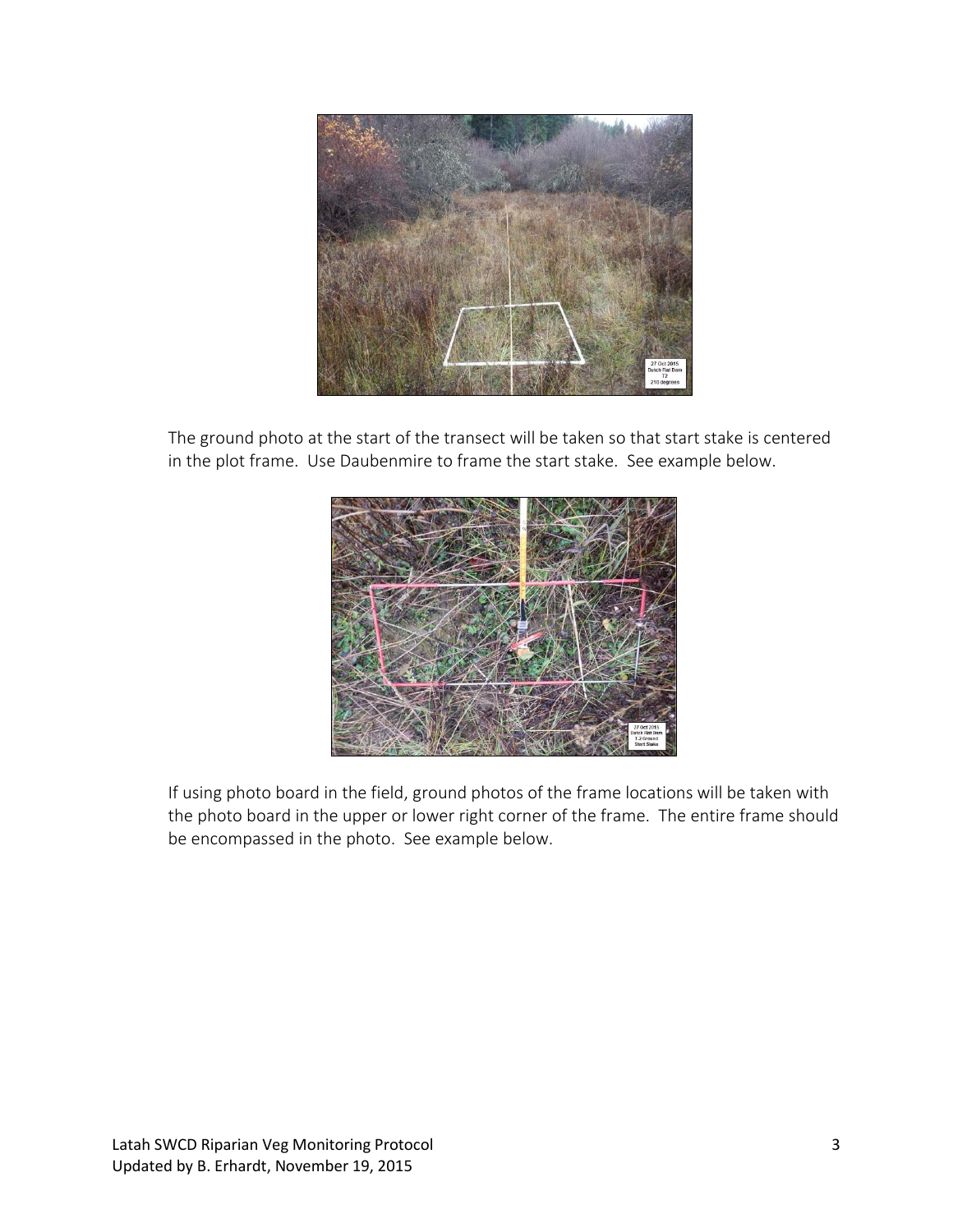

6. Two or three 1-m<sup>2</sup> plot frames will be placed at intervals along the transect; exact number and placement to be determined on site, based on length of transect and site conditions. For example, for a transect 10 m in length, 2 plot frames will be measured at 2 m and 8 m. For a 20 m transect, 3 plot frames will be measured at 2, 12, and 18 m. For a 25 m transect, 3 plot frames will be measured at 2, 12, and 20 m. Plot frame will be placed so that the bottom of the frame is resting on the meter mark being measured. The measuring tape should be centered in the middle of the plot frame. See example below.



- 7. Percent cover of grasses, grass-likes, forbs, and weedy species will be measured at each plot. Species that are rooted within the plot frame area or hang into the plot frame area will be included in the percent cover measurement. If woody species are present and rooted within the plot frame, stem counts will be done for each individual species.
- 8. The GPS waypoints from the start and end points will be used to generate a map of the monitoring site. Data sheets and field notes will be scanned. Scanned field data, the site

Latah SWCD Riparian Veg Monitoring Protocol 4 Updated by B. Erhardt, November 19, 2015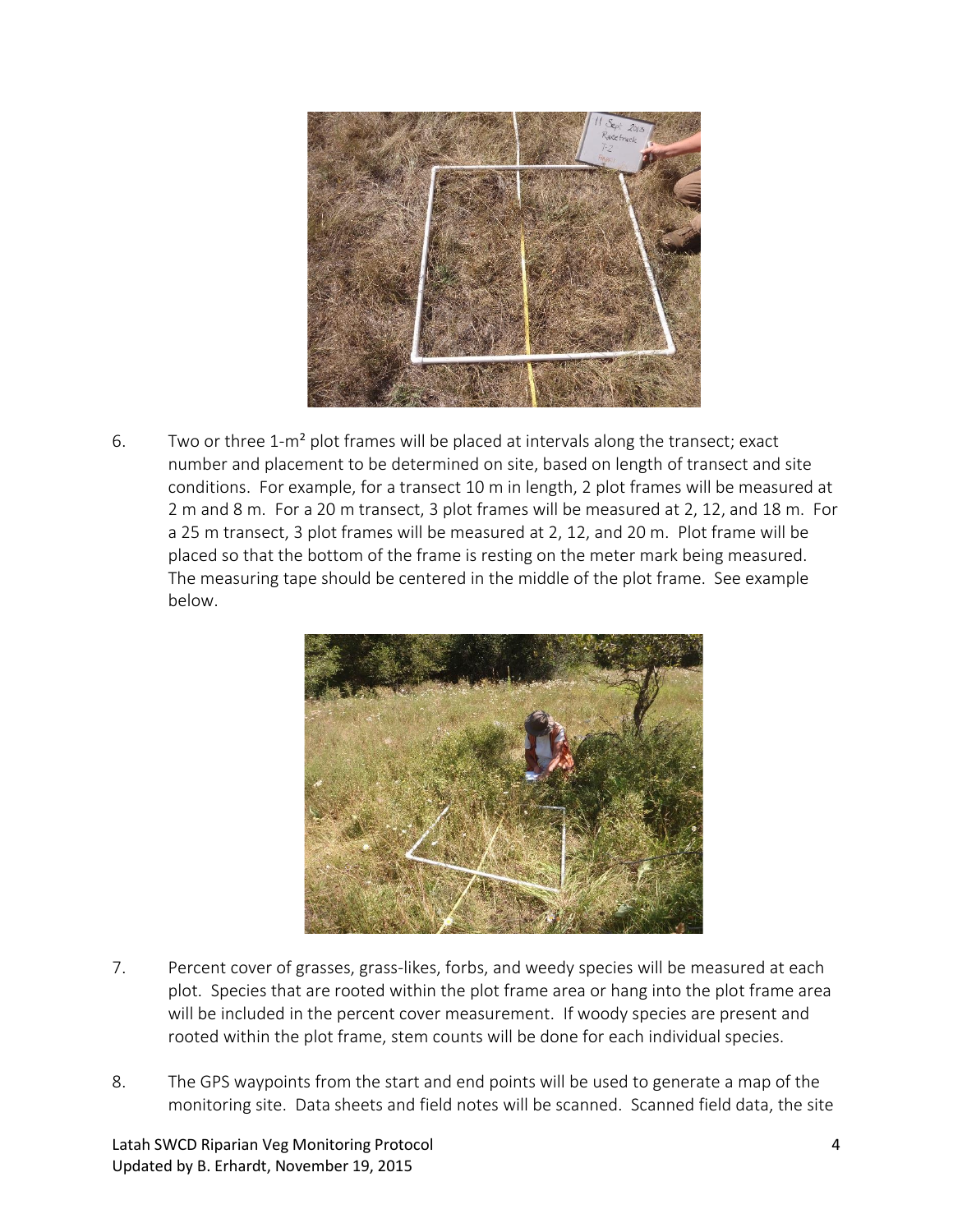map, shapefiles, digital photos, and analyses will be stored electronically in a monitoring folder in the customer folder in the Customers directory.

- 9. Cover data will be collected prior to construction and at year 2-10 years following completion of construction.
- 10. Photos will be labeled with sampling date, transect location abbreviation (ex. DFD for Dutch Flat Dam), Transect number, photo specifics, and shortened photo number. Example: 2014\_10-17\_DFD\_T1\_90deg\_270

### Cover Data Analysis

Data will be entered into an Excel spreadsheet, summarized by plot and transect, recording percent cover and stem counts by species. Notes will also be entered into the spreadsheet. A table will be made to compare subsequent year's data.

Comparison of transect photo points by season and year will be made to visually detect evolution of vegetation changes and allow for observation of seasonal land use effects on the restored meadows.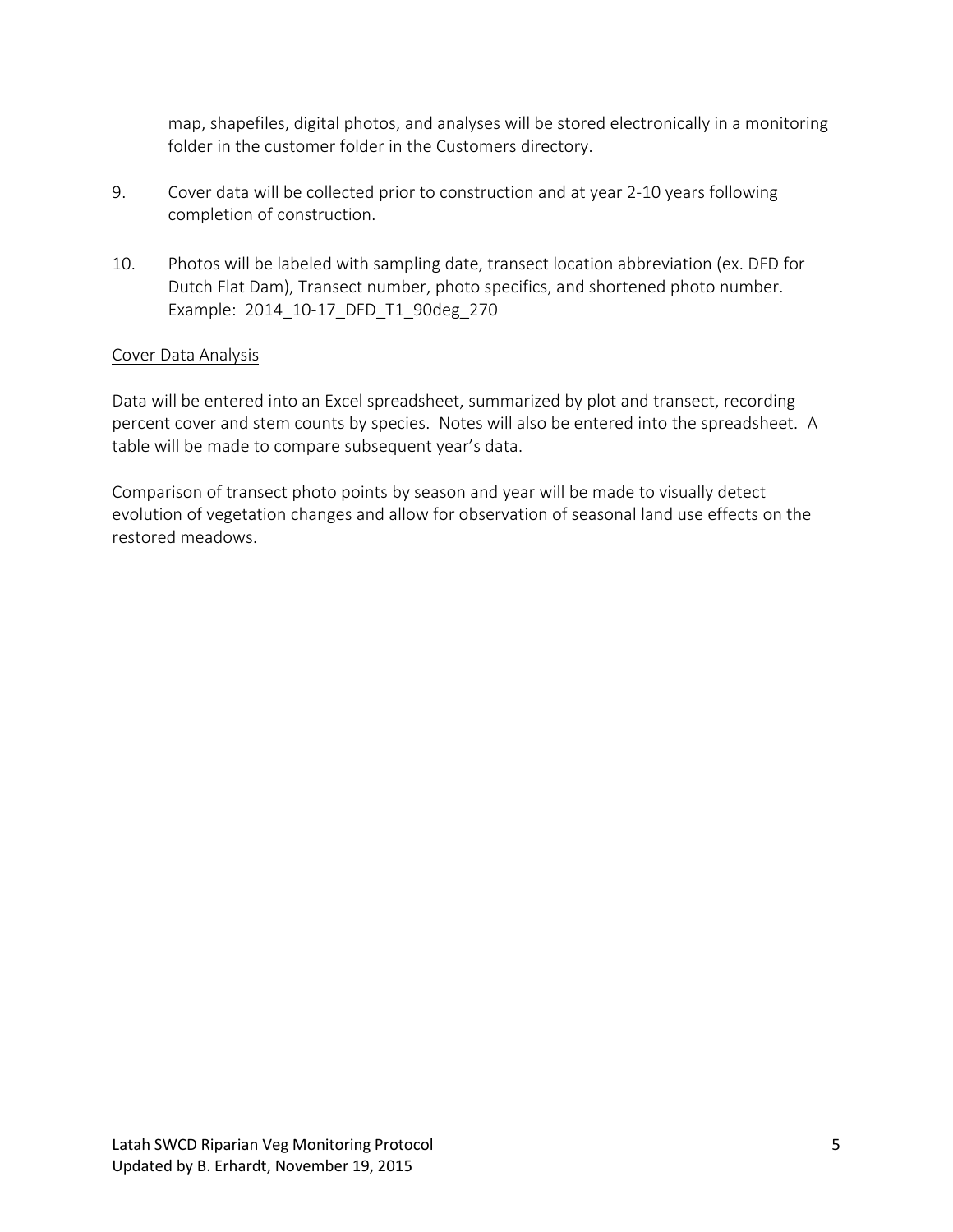| <b>RIPARIAN Canopy Cover Data Sheet</b> |          |  |                         |                     |  |          |         |  |  |
|-----------------------------------------|----------|--|-------------------------|---------------------|--|----------|---------|--|--|
|                                         |          |  |                         |                     |  |          |         |  |  |
| Site:                                   |          |  |                         | Date:               |  |          |         |  |  |
| Observers:                              |          |  |                         | Transect            |  |          |         |  |  |
| <b>Transect Number/Location:</b>        |          |  |                         | Length<br>Azimuth:  |  |          |         |  |  |
| <b>Transect Start Waypoints:</b>        |          |  |                         | from start          |  |          |         |  |  |
| <b>Transect End Waypoints:</b>          |          |  |                         |                     |  |          |         |  |  |
| PHOTOS FROM TRANSECT LOCATION           |          |  |                         |                     |  |          |         |  |  |
| Camera:                                 |          |  | Photos Continued:       |                     |  |          |         |  |  |
| <b>Start Ground</b>                     |          |  | Frame 1                 |                     |  |          |         |  |  |
| $^{\circ}$ )<br>Azimuth                 |          |  | Frame 2                 |                     |  |          |         |  |  |
| $0^{\circ}$                             |          |  | Frame 3                 |                     |  |          |         |  |  |
| $90^\circ$                              |          |  | End Ground              |                     |  |          |         |  |  |
| 180°                                    |          |  |                         | <b>Back Azimuth</b> |  |          |         |  |  |
| 270°                                    |          |  |                         |                     |  |          |         |  |  |
|                                         |          |  |                         |                     |  |          |         |  |  |
|                                         |          |  |                         |                     |  |          |         |  |  |
|                                         |          |  | Cover (%) or Stem Count |                     |  |          |         |  |  |
| <b>Functional Group Cover</b>           | Frame 1@ |  | Frame 2@                |                     |  | Frame 3@ | Average |  |  |
| Native Grass Cover                      |          |  |                         |                     |  |          | 0.0     |  |  |
| Grass-Like Cover                        |          |  |                         |                     |  |          | 0.0     |  |  |
| Native Forb Cover                       |          |  |                         |                     |  |          | 0.0     |  |  |
| Native Shrub Cover                      |          |  |                         |                     |  |          | 0.0     |  |  |
| Shrub Stem Count                        |          |  |                         |                     |  |          | 0.0     |  |  |
| <b>Tree Cover</b>                       |          |  |                         |                     |  |          | 0.0     |  |  |
| Tree Stem Count                         |          |  |                         |                     |  |          | 0.0     |  |  |
| Non-native Grass Cover                  |          |  |                         |                     |  |          | 0.0     |  |  |
| Non-native Forb Cover                   |          |  |                         |                     |  |          | 0.0     |  |  |
| <b>Bare Ground/Litter/Rock</b>          |          |  |                         |                     |  |          | 0.0     |  |  |